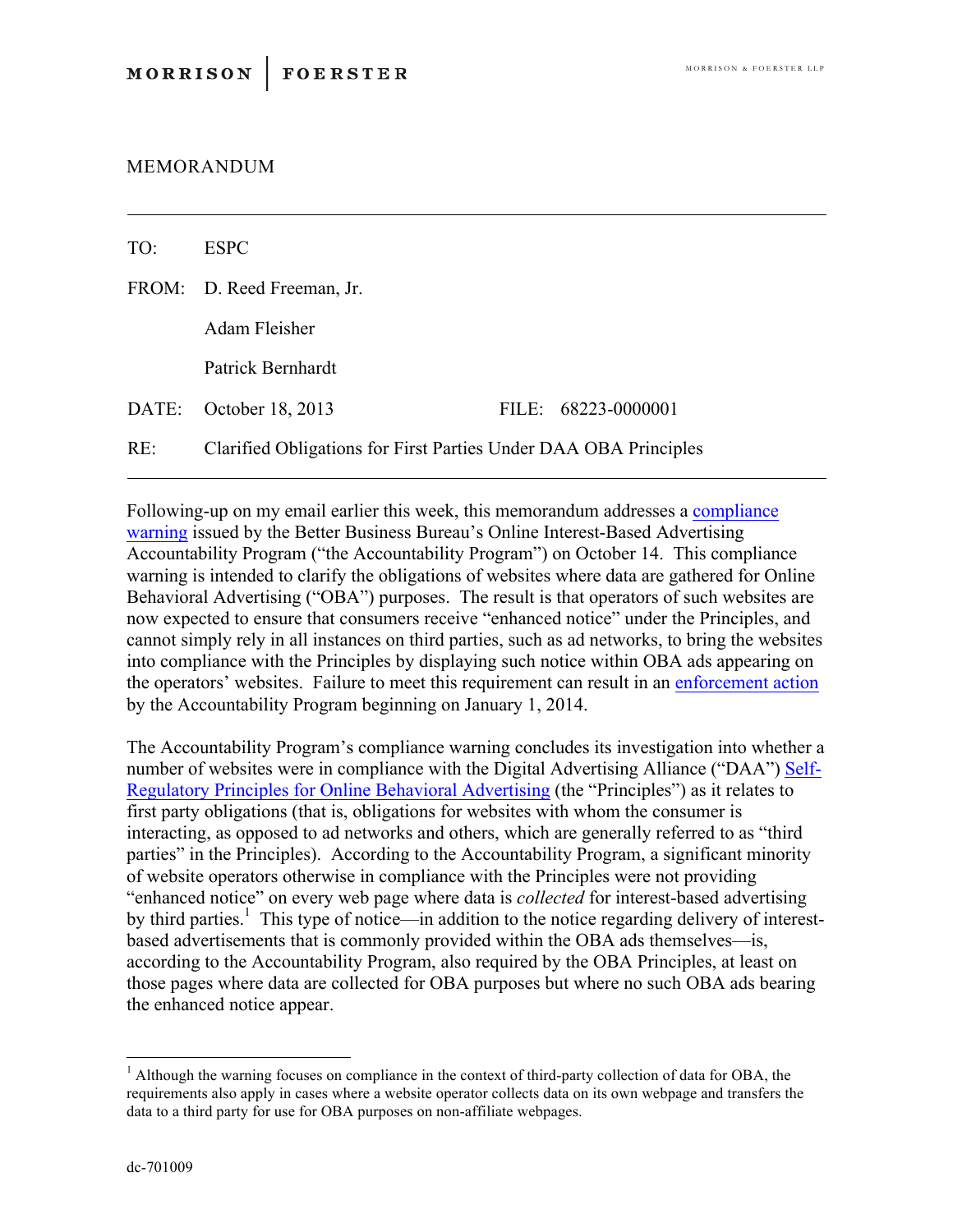According to the Accountability Program, many companies are "genuinely confused" about their first-party notice obligations under the principles. Hence the compliance warning, rather than a set of case decisions, which explains that the Transparency Principle of the OBA Principles requires websites to provide notice outside of their privacy policies whenever third parties collect a consumer's browsing activity for OBA purposes. As the compliance warning puts it, the Transparency Principle "shines a light on interest-based advertising whenever and wherever it is occurring online." This includes the *collection* of information regarding browsing activities by third parties for their use in interest-based advertising—not just the actual *delivery* of interest-based ads.

Simply put, this compliance warning makes clear that under the DAA's OBA Principles, first parties have a responsibility to make sure that consumers are aware that OBA activities are occurring on the website, whether by third parties displaying it in or around OBA ads on the website, or on pages where OBA ads are not delivered, by the first party itself. Since the Accountability Program will start enforcing this requirement on January 1, 2014, websites that allow third parties to collect information for OBA purposes will need to have in place a separate notice mechanism.

## **How to Comply**

First parties can comply with this requirement by:

(1) using a "clear, meaningful, and prominent link" on the website itself (the "enhanced notice link" – this is separate from the privacy policy link, and can be the AdChoices Icon or a text link); which

(2) takes the user to the first party's disclosure of OBA activity, such as the specific portion of the first party's website that addresses OBA activity; which itself must either

(2)(a) point to an industry-developed Web page such as the DAA's Consumer Choice Page (e.g., www.aboutads.info/choices); or

(2)(b) individually list all third parties engaged in OBA on the website, with links to the choice mechanisms regarding the collection and use of data for OBA for each applicable third party.<sup>2</sup> Website operators that provide an individual list need to make sure that it is accurate and up-to-date, and that there are no unauthorized third parties engaging in OBA data their websites

Website operators are now on notice that the DAA's transparency and choice principles for OBA require more than enhanced notice for the *delivery* of OBA advertisements*.* According to the compliance warning, the only way a website operator could be in full compliance

<sup>&</sup>lt;sup>2</sup> The new warning cautions that any website operator that chooses to individually list each third party collecting data for OBA on its website must provide an accurate, up-to-date and comprehensive list, which in practice requires sufficient technical and/or contractual safeguards to prevent unauthorized third parties from engaging in OBA collection.